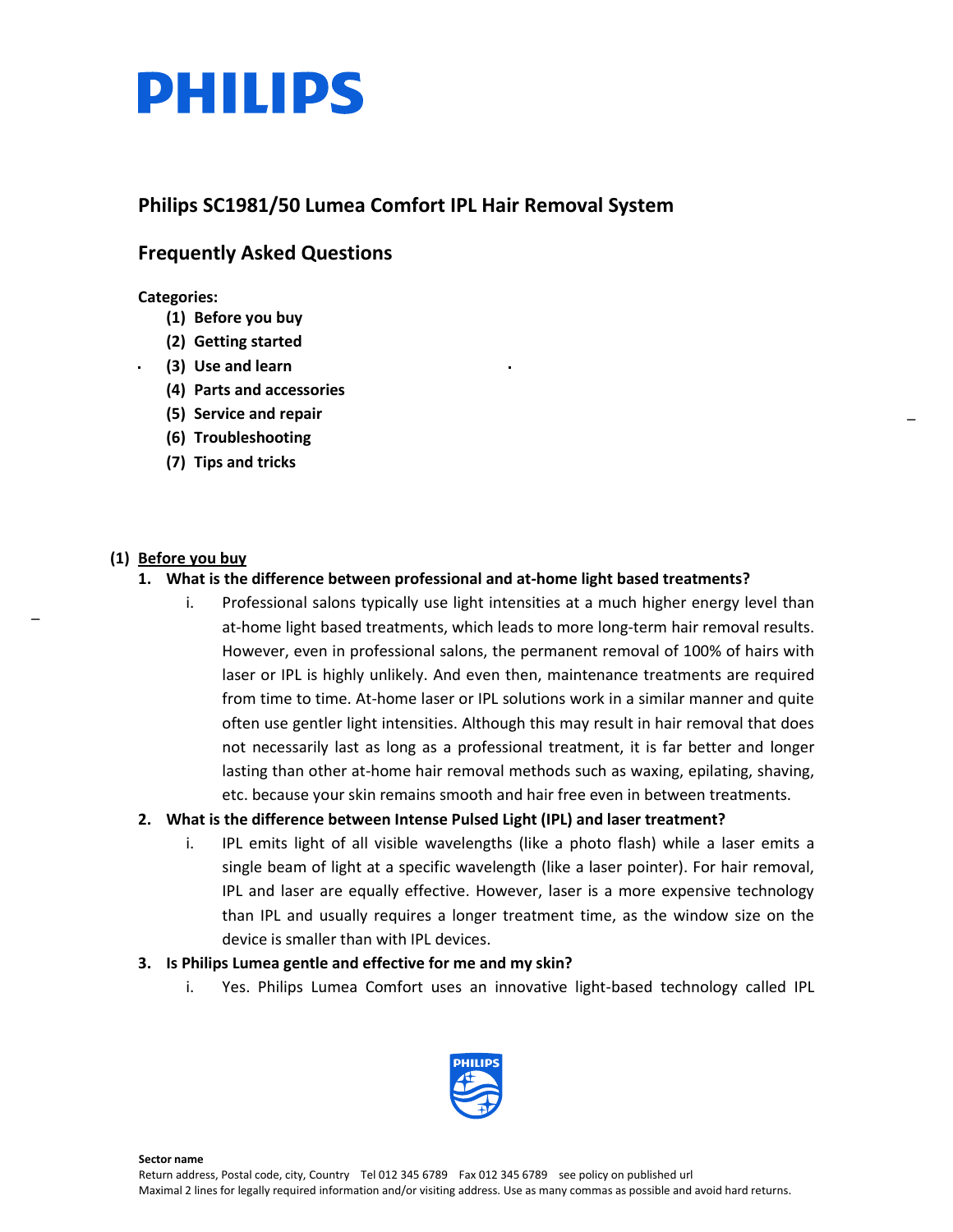Date: 2014-10-13 Page: 2

(Intense Pulsed Light), derived from the technology used in professional beauty salons. Philips has adapted this technology for effective use in the safety and comfort of your own home. Philips worked closely with skin care experts to develop this technology. For more than 10 years Philips carried out extensive consumer research on IPL technology with more than 2,000 women. The appliance ensures that flashing is only possible when the device is in contact with the skin. The integrated UV filter protects your skin from UV light. If your skin is too dark, the skin color sensor prevents the emission of flashes. We recommend using the appliance in a well-lit room. Side effects and complications, while possible, are very unlikely as long as Philips Lumea is used according to the instructions and precautions included in the user manual.

#### **4. Does the treatment hurt?**

i. In clinical trials, no women rated the experience as painful, providing that the correct settings according to skin tone and hair color were used and the instructions were followed. Some women did describe sensations such as warm sensation, prickling or itching, which in most cases disappeared within a few minutes up to one hour. To get accustomed to Philips Lumea, it is recommended that you make test flashes near the area you intend to treat, using the lowest recommended light setting. Once you are comfortable with this you can increase the light setting, step-by-step if necessary, but it should never become uncomfortable.

#### **(2) Getting started**

[\\_](#page-0-0)

# **1. At what age can I use Philips Lumea?**

i. Close supervision is necessary when this appliance is used by, on, or near children or invalids. The appliance is not intended for children under the age of 18 years. Children should be supervised to ensure that they do not play with the appliance.

# **2. How does hair removal with IPL work?**

i. IPL (Intense Pulsed Light) technology works by heating up the pigment (melanin) in the hair and root underneath the skin. This stimulates the hair to go into its resting phase. The hair then sheds naturally, leaving your skin silky-smooth. Repeated regularly, the resting phase lasts longer and this will result into long term hair reduction.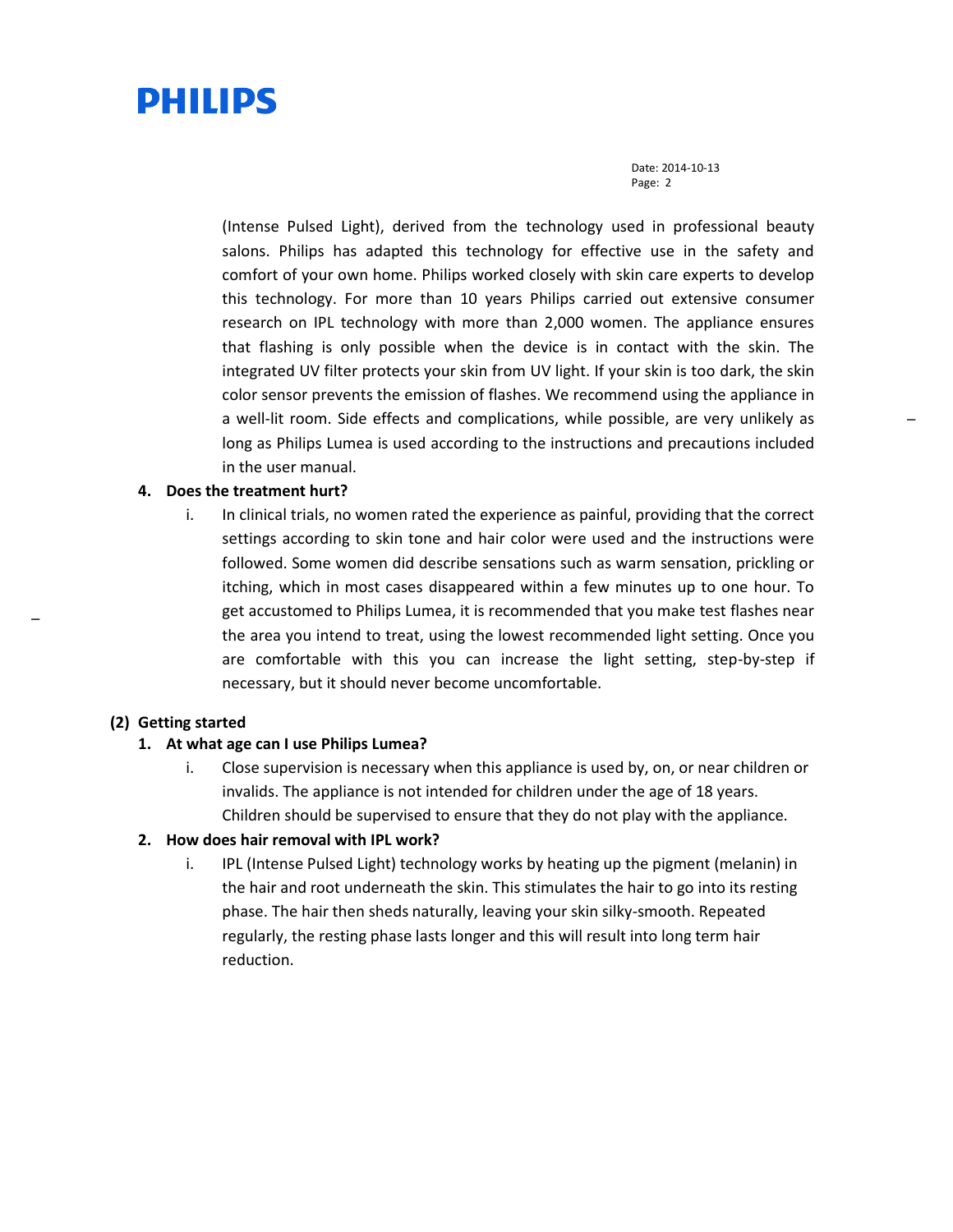Date: 2014-10-13 Page: 3



#### **3. How do I select the right light intensity for me?**

i. It is vital that you only use the light intensity recommended for your skin/hair type. To avoid undesired skin reactions, always first check the skin tone/hair color chart (see below) and then start with the lowest recommended intensity. If all is well, increase gradually. If the treatment feels uncomfortable, reduce the intensity. The treatment should not feel painful at any time. Different areas of the body can be more sensitive than others. Simply adapt the intensity according to the sensation you experience.

| Hair Color | Skin tone    |                            |                |               |                |               |
|------------|--------------|----------------------------|----------------|---------------|----------------|---------------|
|            |              |                            |                |               |                |               |
| dadada     |              |                            |                |               | $\mathbf{x})$  | $\mathbf{x})$ |
|            | $\checkmark$ | $\checkmark$               |                |               | $(\mathbf{x})$ | $\mathbf{x}$  |
|            | $\mathcal V$ | $\blacktriangledown$       | $\checkmark$   | $\mathcal G$  | $(\mathbf{x})$ | $\mathbf{x})$ |
|            | $\checkmark$ | $\blacktriangledown$       | $\checkmark$   |               | $(\mathbf{x})$ | $\mathbf{x}$  |
|            | $\mathbf{x}$ | $\left( \mathbf{x}\right)$ | $\mathbf{x}$   | $\mathbf{x})$ | $\mathbf{x}$   | $\mathbf{x}$  |
|            | $\mathbf{x}$ | $\mathbf{x}$               | $(\mathbf{x})$ | $\mathbf{x})$ | $\mathbf{x}$   | $\mathbf{x}$  |
|            | $\mathbf{x}$ | $(\ast)$                   | $\mathbf{x}$   | $\mathbf{x}$  | $\mathbf{x})$  | $\mathbf{x})$ |

(x) This product is neither safe nor suitable for your skin tone and hair type

# **4. Can I use the appliance in the shower or bathtub?**

i. No. Do not use Philips Lumea on wet skin and do not allow the device to become wet.

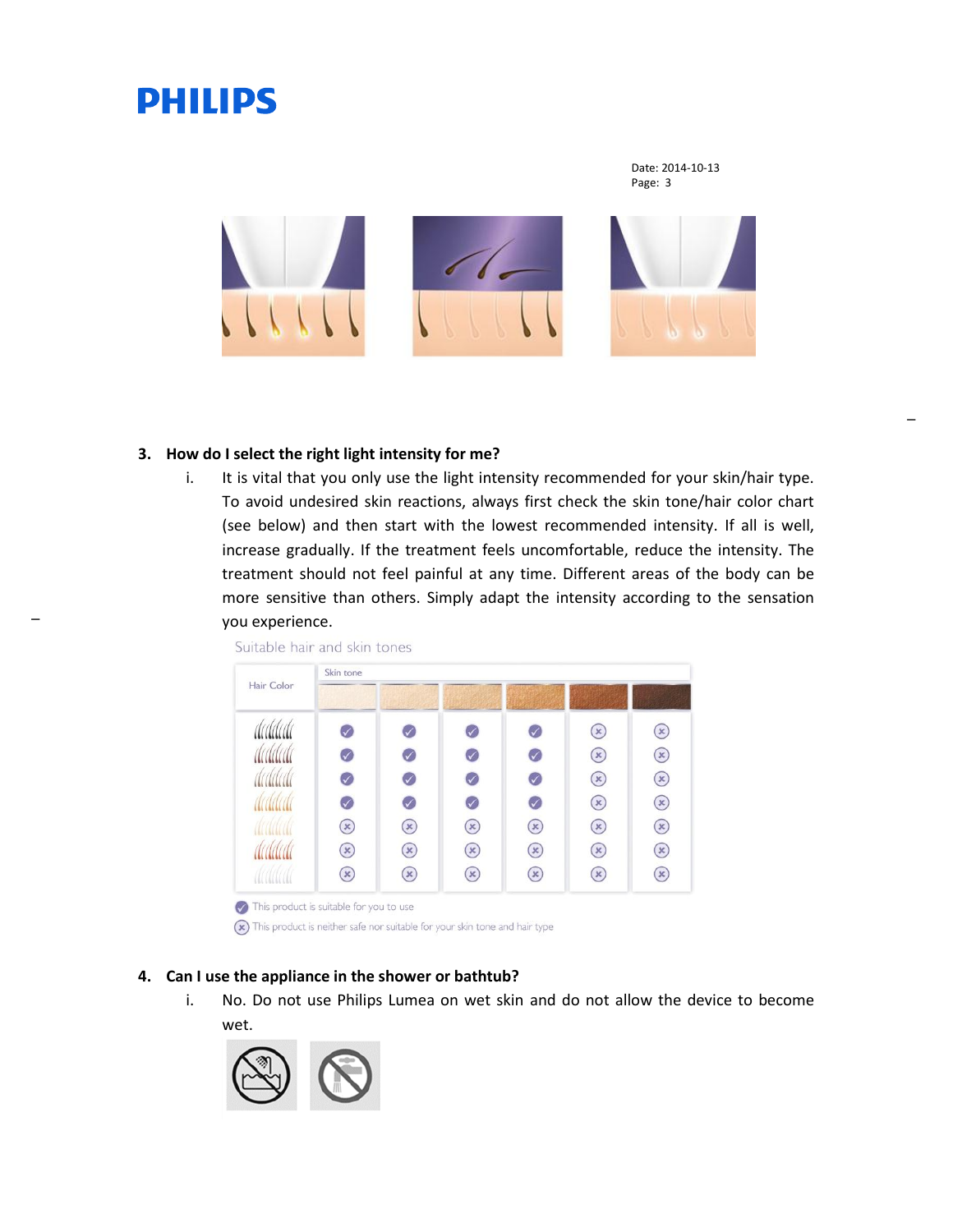

#### **5. Can I use Lumea while I am pregnant or breast feeding?**

i. No. Philips Lumea is not designed or tested for usage during pregnancy or breast feeding and should therefore not be used in these cases. Philips worked with leading dermatologists to develop Lumea and they have advised not to use Lumea, or any other light-based hair removal method, during pregnancy or breast feeding as precautionary measure to avoid any side effects.

### **(3) Use and Learn**

[\\_](#page-0-0)

#### **1. For what body areas can I use Philips Lumea? Can I use it to remove facial hair as well?**

i. Lumea Comfort has been designed for gentle and effective application on body areas below the neckline. Use with confidence on underarms, bikini area, legs, arms and stomach. Lumea is not suitable for treatment of facial areas.

### **2. Can Philips Lumea be used for a full bikini area depilation?**

- i. Yes. Philips Lumea is safe and gentle enough to treat the entire bikini area; so if you want a Brazilian (just a landing strip of hair) or no hair at all, go right ahead. On darker pigmented, more sensitive areas of the pubic area, use a lower setting. Do not use on mucous membranes (inner labia, vagina and anus)!
- **3. How often do I have to repeat the treatments? Do I need to keep using Philips Lumea, once I am smooth?**
	- i. To reduce hairs for a longer term for long-lasting smoothness and to prevent the hair follicle from becoming active again, the treatments have to be repeated once every two weeks for the first two months. Your skin should be smooth by then. Our studies have shown a significant hair reduction already after two bi-weekly treatments. Optimal results were generally achieved after four to five bi-weekly treatments. To maintain results and prevent the hair follicle from becoming active again, it is necessary to repeat treatments regularly to keep your skin smooth. If the treatment is interrupted, the hair follicle will re-activate and hair will start to grow back. To maintain results, repeat treatments every 4 to 8 weeks, this will ensure that the hair follicle stays inactive and hair regrowth is inhibited. The time between treatments may vary based on your individual hair growth. If too many hairs grow back between treatments, simply shorten the treatment interval again, but do not treat more often than once every two weeks. When you use the appliance more frequently than recommended, you do not increase the effectiveness but you do increase the risk of skin reactions.
- **4. What hair removal results can I expect from Philips Lumea IPL hair removal system?**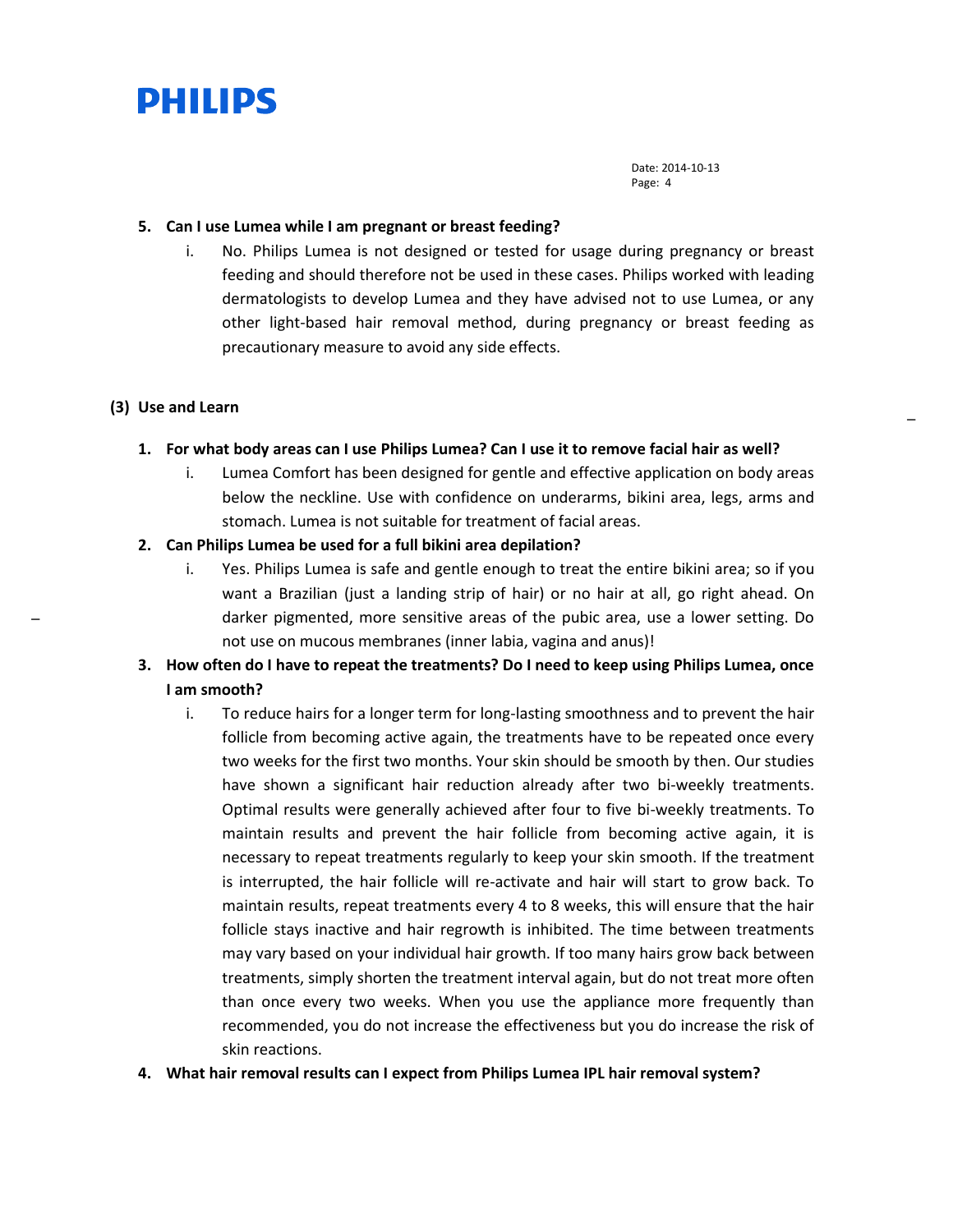Date: 2014-10-13 Page: 5

[\\_](#page-0-0)

i. If Philips Lumea is suitable for you, you can achieve long term hair reduction for long-lasting smoothness with it. IPL technology stimulates the hair follicle to go into the resting phase. The hair sheds naturally and the hair growth is inhibited. This means that gentle pulses of light are applied to the hair root for long term hair reduction. Our studies have shown a significant hair reduction already after two biweekly treatments. Long-lasting smoothness was generally achieved after four to five bi-weekly treatments. Some hairs grow back even though you have used the appliance frequently. This happens because the hairs are at different stages of the cycle of hair growth during treatment. The hairs that grow back tend to be softer and thinner and will eventually fall out. The pulses of light delivered by Philips Lumea are gentler than those from professional devices yet still deliver excellent results.

# **5. How do I get the best results?**

[\\_](#page-0-0)

i. To get the most from Philips Lumea, first shave the hair from the areas you intend to treat, and clean off any greasy or oily residue. Select the recommended intensity suitable for your skin and hair color, and move the appliance only 1 cm down or up after each flash to avoid missing spots. The rim around the treatment window should overlap (see image). To maintain these results simply repeat the treatments when needed between 4-8 weeks. Treatment intervals may vary based on your individual hair growth.



# **6. VIDEO: What is the correct way of using Lumea Comfort?**

- i. In the online video you can see the correct way of treating your body with Lumea Comfort. It is important to make sure that you do not miss any spots, as this will result in less hair loss.
- **7. What happens if I use Philips Lumea more often - will I see better/quicker results?**
	- i. No. Using your Philips Lumea more often than recommended will not speed up the hair removal process due to the speed of the hair growth cycle. You should avoid treating the same area multiple times in one session since this will not improve the efficacy. It only increases the risk of skin irritations.
- **8. Can I use Philips Lumea all year long, for example during the summer months?**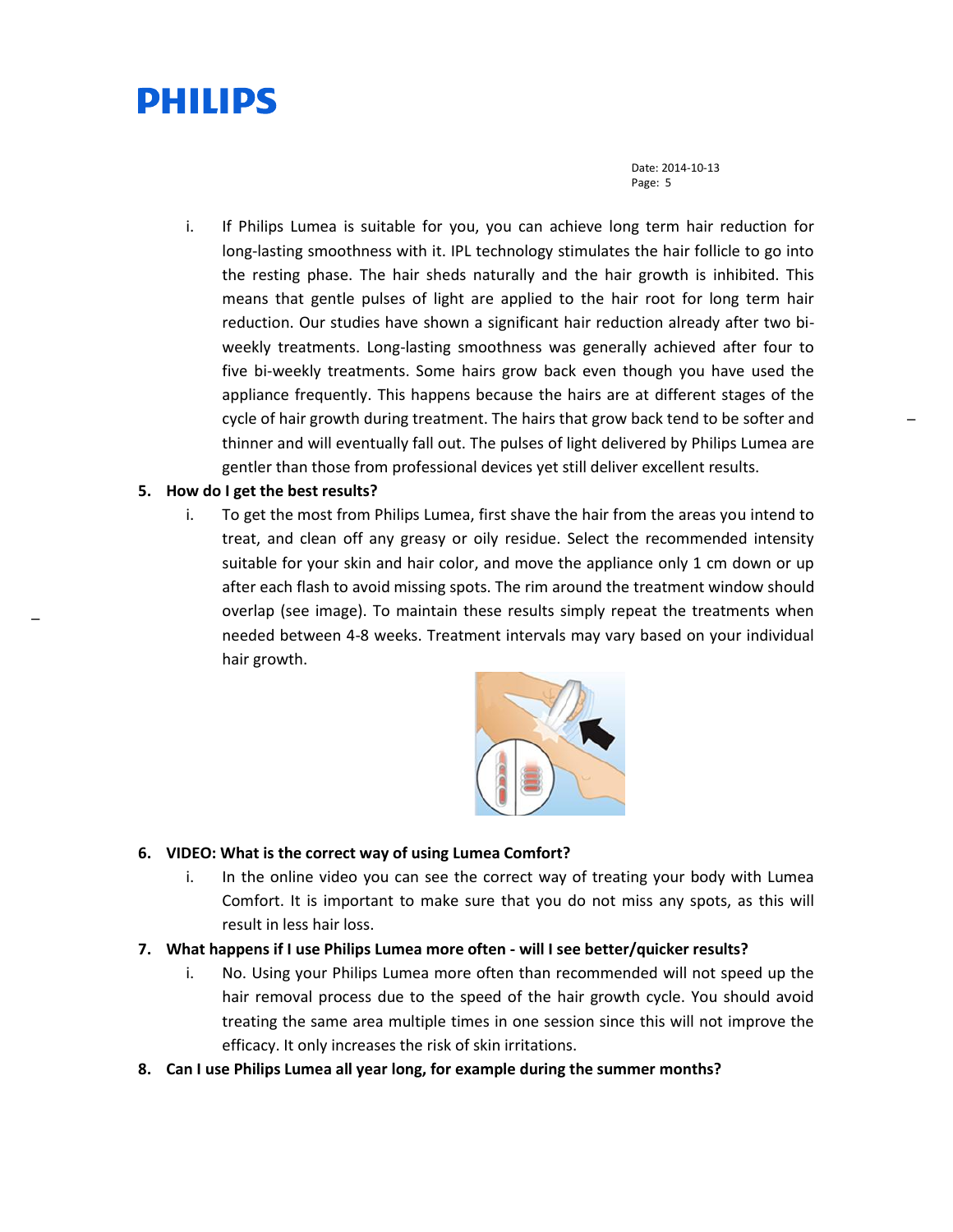Date: 2014-10-13 Page: 6

[\\_](#page-0-0)

i. Yes. However, if possible start the treatment in autumn, winter or spring and be smooth at the start of summer. Using Philips Lumea Comfort on skin that has been recently exposed to sunlight can result in adverse effects such as burns, blisters, and skin color changes. Do not use Philips Lumea Comfort on tanned skin or after sun exposure. Avoid exposure to the sun for 4 weeks before your treatment with Philips Lumea Comfort. Protect treated areas when you go out into the sun or use a sunblock (+30 SPF) in 2 weeks after the treatment.

# **9. Are there any side effects during or after treatments?**

- i. Minor skin discomfort: Although home pulsed light hair removal is generally very well-tolerated, most users feel some mild discomfort during use. This minor discomfort is usually described as being a mild stinging sensation on the treated skin areas. The stinging sensation usually lasts during release of the pulse or for a few minutes after release of the pulse. Anything beyond this minor discomfort is abnormal and means that either you should not continue to use the device because you are unable to tolerate its hair removal method, or that the intensity level is set too high.
- ii. Skin redness: Your skin may become red right after using the device or within 24 hours of using the device. Redness generally clears up within 24 hours. Consult your physician if redness does not go away within 2 to 3 days.
- iii. Increased skin sensitivity: The skin of the treated area is more sensitive so you may encounter dryness or flaking of the skin.
- iv. Pigment changes: Philips Lumea targets the hair shaft, in particular the pigmented cells in the hair follicle and the hair follicle itself. Nevertheless, there is risk of temporary hyperpigmentation (increased pigment or brown discoloration) or hypopigmentation (whitening) to the surrounding skin. This risk of changes in skin pigmentation is higher for people with darker skin color. Usually discoloration or changes to skin pigment are temporary and hyperpigmentation or hypopigmentation rarely occur.
- v. Rare side effects are: Burns or wounds to the skin can occur following use of the device. The burn or wound can require a few weeks to heal and, extremely rarely, may leave a noticeable scar. Scarring may occur. Usually when scarring occurs, it is in the form of a flat and white lesion on the skin (hypotrophy). However, it can be large and red (hypertrophic) or large and extend beyond the margins of the injury itself (keloid). Subsequent aesthetic treatments may be required to improve the appearance of the scar. Treated skin may become very red and swollen. This is more common in sensitive areas of the body. The redness and swelling should subside within 2 to 7 days. Application of ice may help to reduce the swelling. Gentle

[\\_](#page-0-0)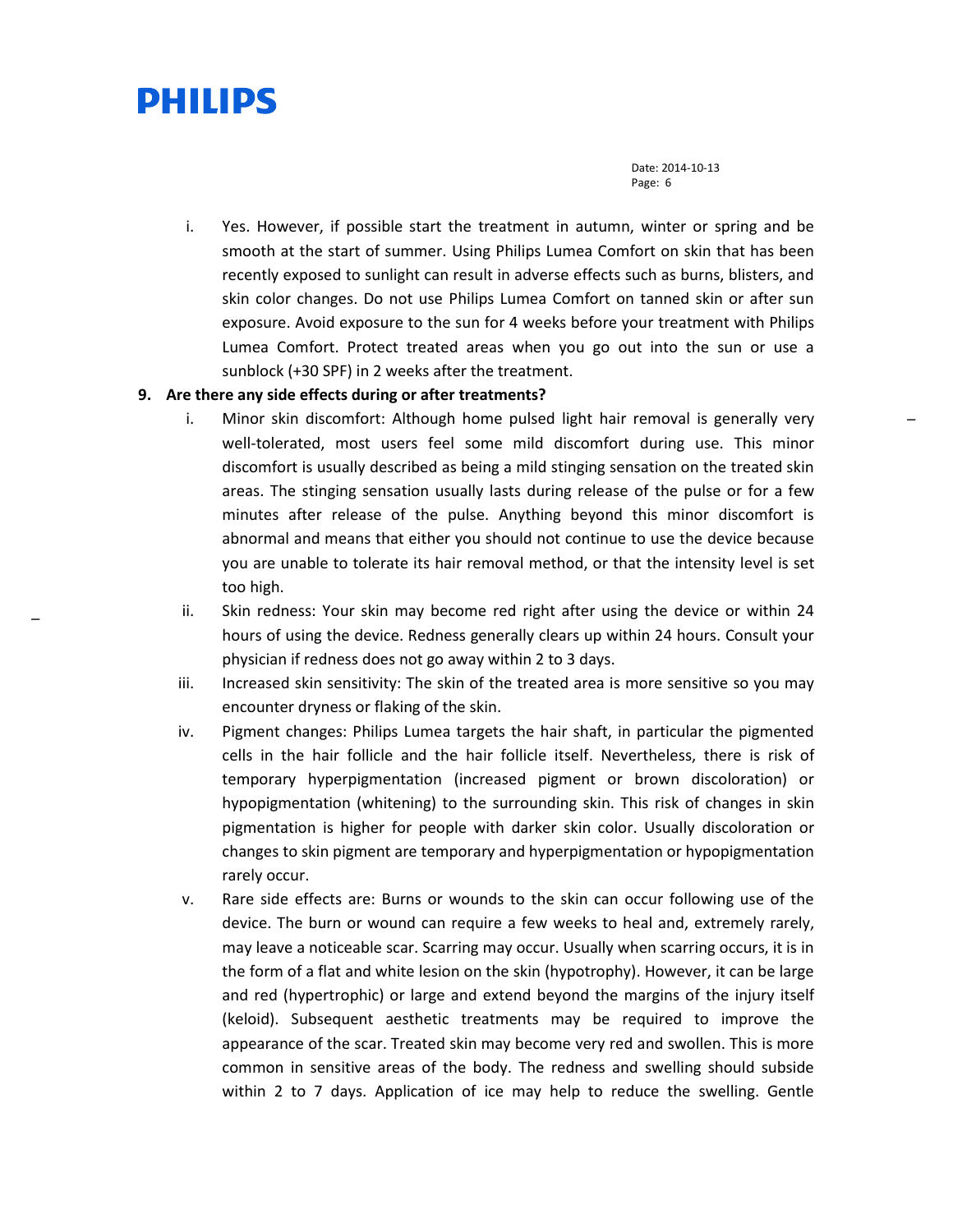

cleansing of the skin is allowed, but exposure to the sun should be avoided. Infection of the skin is exceedingly rare. However, it is a possible risk following a skin burn or wound caused by treatment with Philips Lumea. Very rarely, use of Philips Lumea may cause blue-purple bruising that may last 5 to 10 days. As the bruising fades, there may be a rust-brown discoloration of the skin (hyperpigmentation).

### **10. Can I hurt my eyes by using Philips Lumea?**

i. No. Unlike professional salon laser treatment, it is not necessary to wear safety goggles. Philips Lumea has a built-in safety feature for eye protection. It has been designed so that a light pulse cannot be emitted when the treatment surface is facing open air. The pulse button only works when the treatment surface is in contact with the skin.

# **11. Can men use Philips Lumea too?**

i. Yes. Philips Lumea has been optimized for use by women but can be used by men as well. Recent research showed that men could use Philips Lumea on most areas of the body, except the beard and scrotum. However, the instructions for use are tailored specifically for use by women. In some countries we have Lumea for Men which are developed recently to meet men's specific needs for IPL hair removal. Please check www.philips.com for the availability in your country.

#### **12. Can I share the device with friends and family?**

i. We strongly recommend not sharing the device with anyone and keeping it for personal use only. Philips Lumea has been designed for one person usage. Use by more than one person can affect the lifetime of the device. We do not recommend sharing the device from a hygiene perspective as well.

#### **(4) Parts and accessories**

[\\_](#page-0-0)

### **1. Where can I order spare parts or accessories for my appliance?**

i. You can order spare parts or accessories online. Please note that not all spare parts and/or accessories may not always be available. They may be out of stock. The webpage will clearly indicate which parts are available and which are not. Prices may vary from one shop to another. We want you to benefit from the best offer currently available. Therefore, feel free to compare Philips prices with the prices of our retailers. Order spare parts or extra accessories via Fox International with Philips Parts and Accessories Online: [Click here](http://philipsparts.fox-international.com/) to go to the right homepage. Enter the type number of your appliance in the search field, and click the search button. Select the desired spare part to view availability and price information. Order your spare part using your preferred payment method.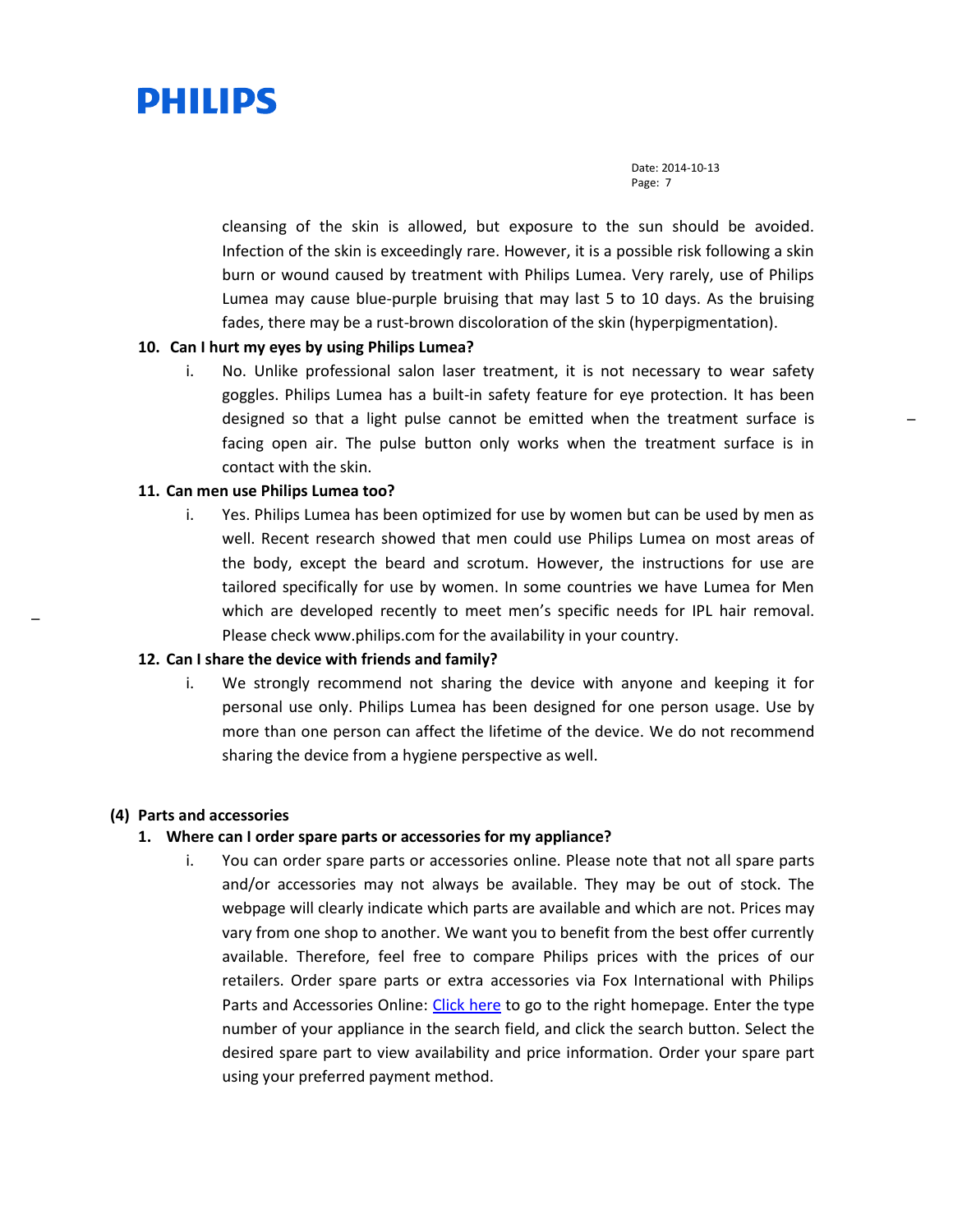

- ii. Buy an extra accessory in the Philips Online Shop: [Click here](http://www.support.philips.com/support/service/onlineStore.jsp?userCountry=us&userLanguage=en) to go to the Philips Online Shop. Search for the type of product you want to buy an accessory for and click it. You can now view, select and buy all accessories available.
- iii. If you would like to have more information on our products, or if you would like to order the accessory by phone, you can use the Online Shop contact details in the upper right-hand corner of the Online Shop webpage.
- iv. If you have problems ordering spare parts/ accessories: Our Consumer Care Center cannot order spare parts/ accessories for you, but will be able to assist you in your online search. They can also provide you with a spare part or accessory number which you can use to search online. On the top right-hand corner of your screen to find the Consumer Care Center number. You can also start a chat session.

#### **(5) Service and Repair**

#### **1. What happens if the lamp in the appliance fails?**

i. Philips Lumea Comfort is equipped with a high performance lamp, which does not require replacement. The lamp enables you to continuously maintain results for up to 6 years\*. When you face any issues with your Philips Lumea Comfort, simply contact the Philips Consumer Care center.

\*Based on average usage scenario for one user.

### **(6) Troubleshooting**

[\\_](#page-0-0)

### **1. Could I burn my hair during treatment?**

i. Yes, if there are hairs left on the area you shaved before the treatment, they may get burnt. This creates a burning smell and you may even see wisps of smoke. Although unpleasant, this is not dangerous.

### **2. VIDEO: I didn't get the results I was expecting**

i. To start out, you need to treat yourself every two weeks. When you realize that the hair does not come back between treatments, you can extend the period between treatments step by step and usually people can stretch this to 6 to 8 weeks over time. Also it is important to make sure that you do not miss any spots, as this will result in less hair loss. The online video demonstrates the correct way of treating your body with Lumea comfort.

# **3. Why do hairs start to grow back on some spots of the treatment area?**

i. During the first few treatments, some hairs may grow back even though you have used the appliance frequently. This happens because the hairs are at different stages of the hair growth cycle during treatment. Also, always make sure to produce flashes with a slight overlap to ensure no areas are missed.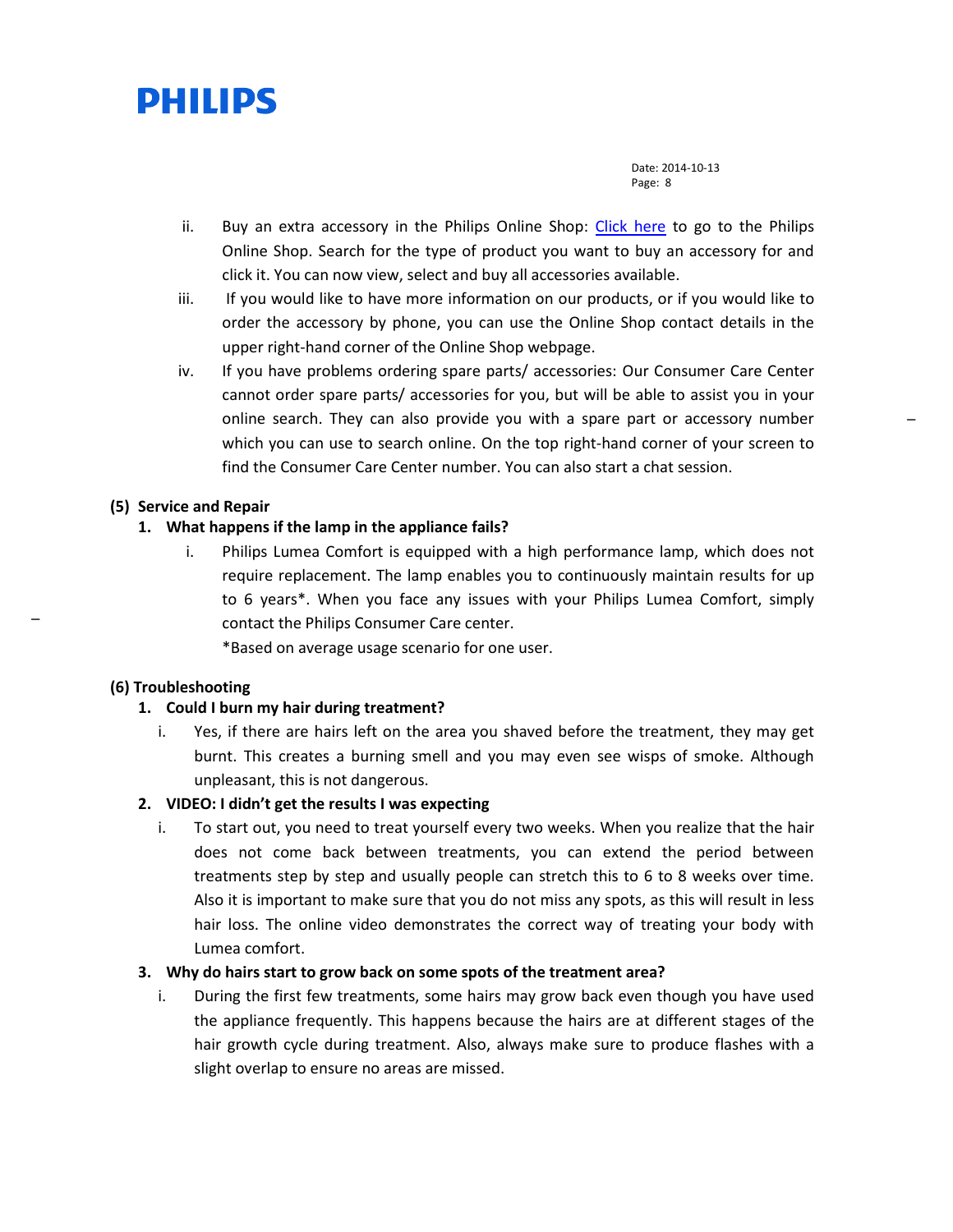Date: 2014-10-13 Page: 9

ii. For further information also see questions: How often do I have to repeat the treatments? Do I need to keep using Philips Lumea, once I am smooth?

# **4. What should I do if my skin feels uncomfortable?**

- i. First, check whether the device is suitable for you by referring to the Skin and Hair chart. Philips Lumea is suitable for most women, except those with naturally dark skin and women whose body hair color is gray, red, light blond or white. Make sure you have selected the recommended intensity suitable for your hair color and skin tone, and try lowering your current setting. Treat only shaved areas that are recommended in the user manual. Tanning can affect the comfort of the treatment, whether it is natural sunlight exposure, or artificial tanning methods such as tanning lotions, tanning appliances etc. Avoid exposure to the sun for 4 weeks before your treatment with Philips Lumea Comfort, and protect treated areas by using a sunblock (+30 SPF) at least for 2 weeks after the treatment. To reduce the uncomfortable feeling because of tanned skin, select a lower intensity. Bony areas such as shinbones and ankles are more sensitive than other areas of the body. Use gentler pressure when placing Philips Lumea on these areas.
- ii. If pain occurs: Reduce the light intensity to a comfortable level; Check that the treatment area is hair-free and cleaned; Check if the safety attachment (if present) is clean; Do not flash on lesions, moles etc.; Reduce the level of intensity when the pain occurs when you treat an area that is more tanned; Press the appliance onto the skin gentler, especially at more sensitive bony areas such as shinbone, knees and ankles.
- **5. Is it normal that the appliance becomes warm during use?**
	- i. Yes, it is normal that the appliance becomes warm when used for longer periods of time.
- **6. I see an air bubble inside my Lumea filter glass. Is my device defective?**
	- i. No, it is not. This is not an air bubble in the filter glass. You can find this in each Lumea device, since this is necessary due to the production process of the flash lamp.



# **(7) Tips and tricks**

[\\_](#page-0-0)

- **1. The best time to start using Philips Lumea**
	- i. If possible, start the treatment in winter or spring. By starting in winter or spring, you can enjoy smooth skin from the start of summer.
- **2. Apply before going to bed**

[\\_](#page-0-0)